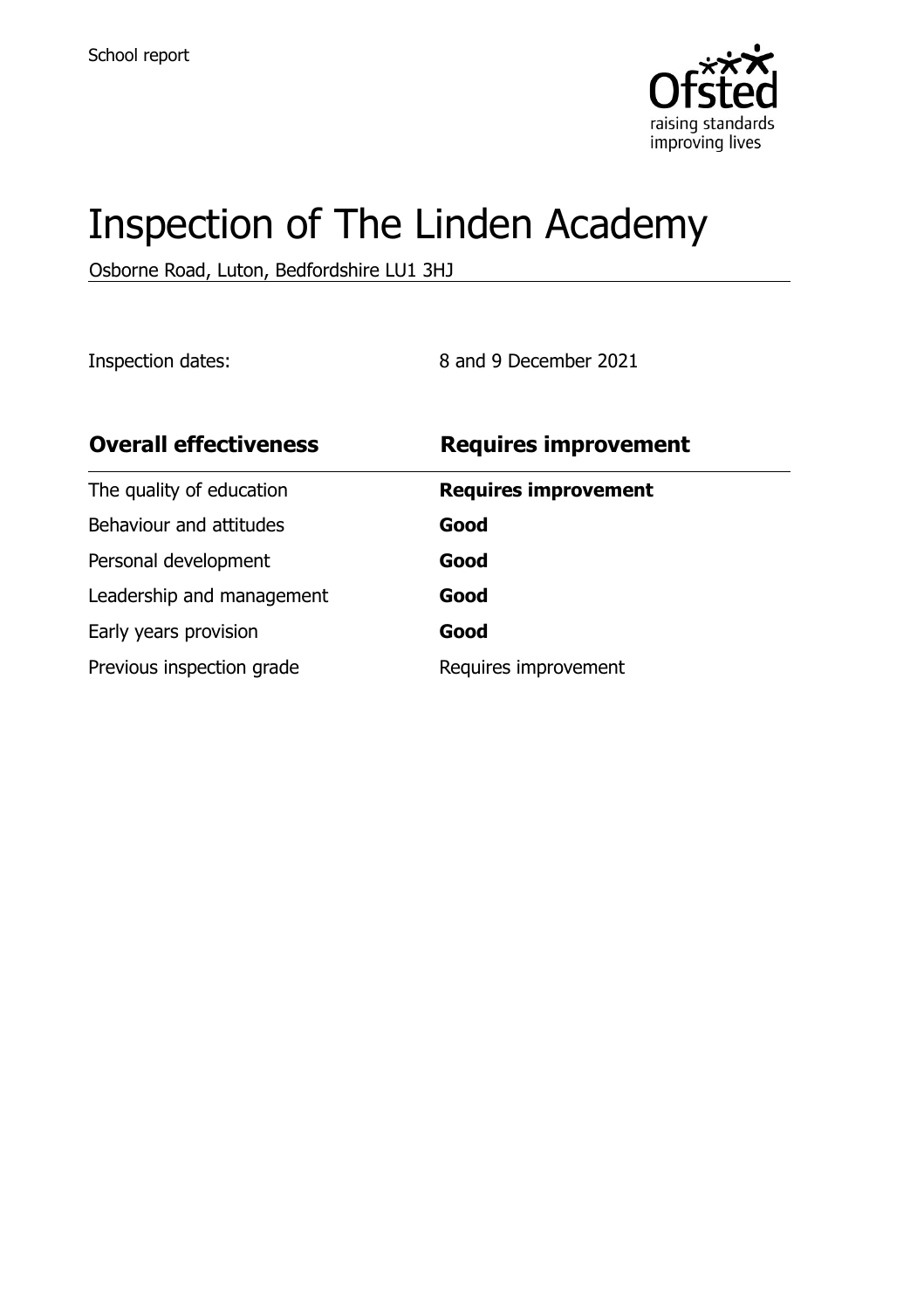

#### **What is it like to attend this school?**

Pupils' well-being is a priority at Linden Academy. Pupils benefit from the care that adults provide. Because of this, pupils feel happy and safe in school. Pupils say they can talk to any adult about anything.

A well-developed culture of trust encourages pupils to share their worries. Pupils are valued members of a respectful school community where difference and diversity are celebrated. Pupils' behaviour reflects leaders' values of respect and understanding. Incidents of bullying are rare. Pupils say that staff respond quickly if they raise a concern.

The curriculum provides pupils with a broad range of experiences. Pupils are enthusiastic and keen to learn. They listen carefully and try their best. However, pupils are not achieving as well as they should in some subjects. This is because the curriculum does not consistently support them to secure the knowledge they need to be successful.

Pupils are being well prepared to become members of the wider community. They are encouraged to think about the decisions they make and to consider the feelings of others. Through the planned curriculum and assemblies, pupils are supported to develop self-belief, and kindness. Pupils are proud of their individual achievements and are keen to celebrate the success of their peers.

#### **What does the school do well and what does it need to do better?**

Leaders are in the process of establishing a curriculum to prepare pupils well for life in modern Britain. Leaders have renewed curriculum plans in English, mathematics and some other subjects. These clearly set out what pupils should learn, and in what order they learn the knowledge that is planned. This is starting to have a positive impact on what pupils know and remember.

In a few subjects, the important knowledge that pupils need to learn is not clear enough. This means that what pupils are learning does not routinely build upon what pupils have been taught before. Also, in some lessons, teachers do not consistently provide opportunities for pupils to practise the knowledge they are learning. For example, when attempting complex tasks in mathematics, some pupils struggle to recall the crucial knowledge they have previously been taught. Pupils need this knowledge to be secure and need to know how to apply it, to be successful.

Leaders ensure that reading is a priority. There is a new programme to teach phonics and early reading. Staff are receiving training, and this is beginning to ensure consistency in the teaching of phonics. Reading for enjoyment is well promoted. Pupils have access to high-quality texts to support their learning and development across the curriculum.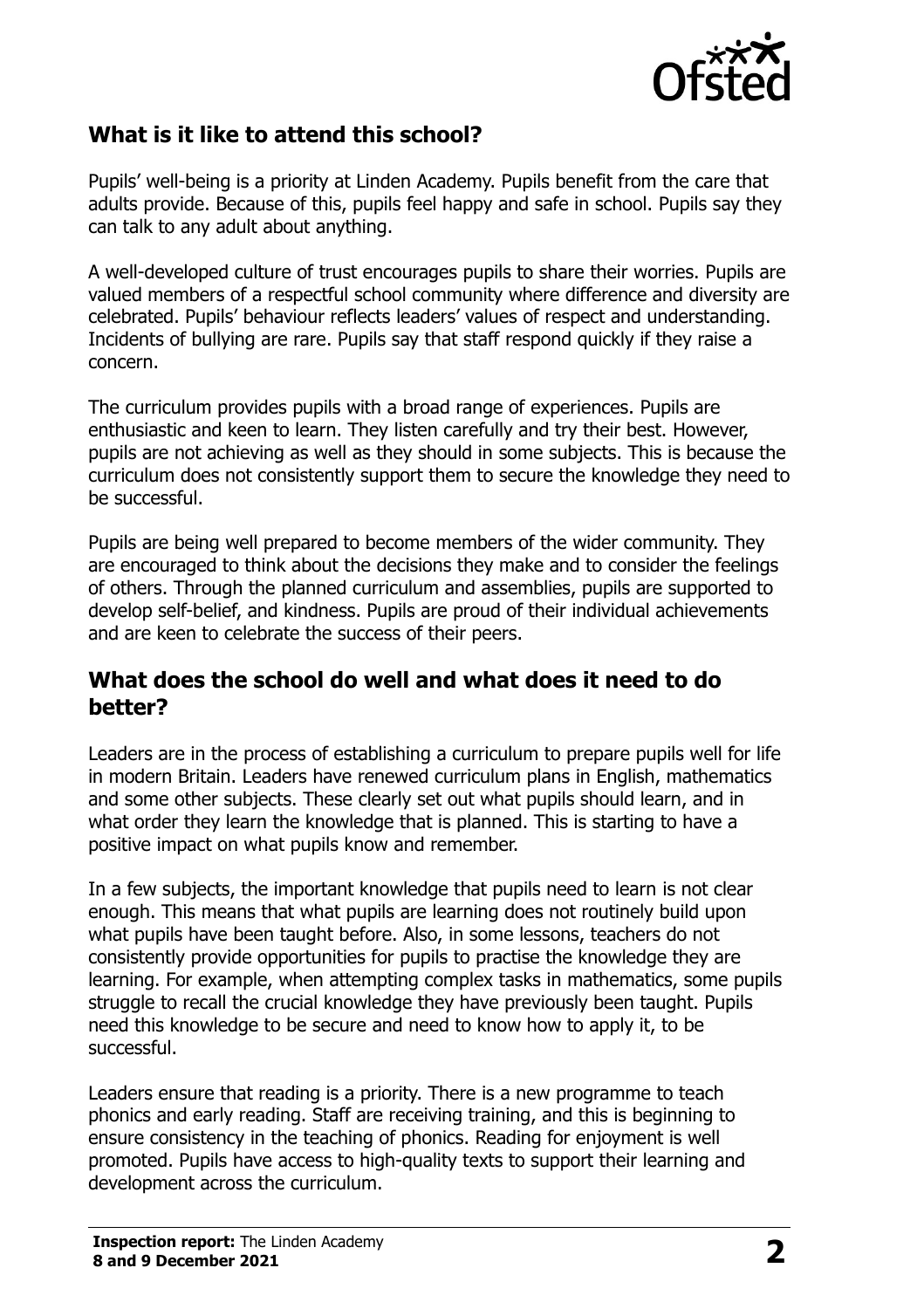

Pupils who are at risk of falling behind in reading are quickly identified and given appropriate support to help them keep up. Pupils take home books that closely match their phonics knowledge. This helps them practise and build their confidence as readers. Older pupils who have gaps in knowledge, and those pupils who speak English as an additional language, receive targeted support in reading. This helps them make rapid progress and catch up.

Adults quickly and accurately identify and plan support for the most vulnerable pupils, including those with special educational needs and/or disabilities. This is a strength in the work staff do. As a result, these pupils can access the planned curriculum because of the precise, well-planned support they receive.

Staff have high expectations for pupils' behaviour. Pupils follow well-established routines and show respect for each other and adults in the school. Classroom environments are calm, and pupils are engaged. Pupils play happily together during breaktimes. Leaders have effective routines for monitoring and following up any worries that are shared. This is having a positive impact on pupils' behaviour and attendance.

Pupils benefit from a wide range of extra-curricular opportunities. These help pupils develop other interests, including sports. Staff encourage pupils to consider their responsibilities to care for others, for example by supporting a local food bank.

Unlike the rest of the school, the curriculum in early years is fully in place. Leaders have high expectations for children to achieve, whatever their starting point. They have considered how the curriculum prepares children for Year 1 and beyond. Children are supported particularly well to develop their independence and curiosity. Adults engage children in meaningful learning and purposeful play. This is ensuring that children are developing their communication, language and early mathematical understanding very well.

Trust leaders share in the ambition to prepare pupils well for the future. Trustees draw upon their wide range of skills and expertise to support leaders effectively to improve the school. All appropriate monitoring checks are undertaken. The information gathered from this work ensures trustees hold leaders to account effectively.

# **Safeguarding**

The arrangements for safeguarding are effective.

There is a strong culture of safeguarding throughout the school. Leaders have fully considered the wider community and are aware of the challenges that exist. This supports leaders to know how to respond in the most effective way to make sure families are supported and pupils are kept safe.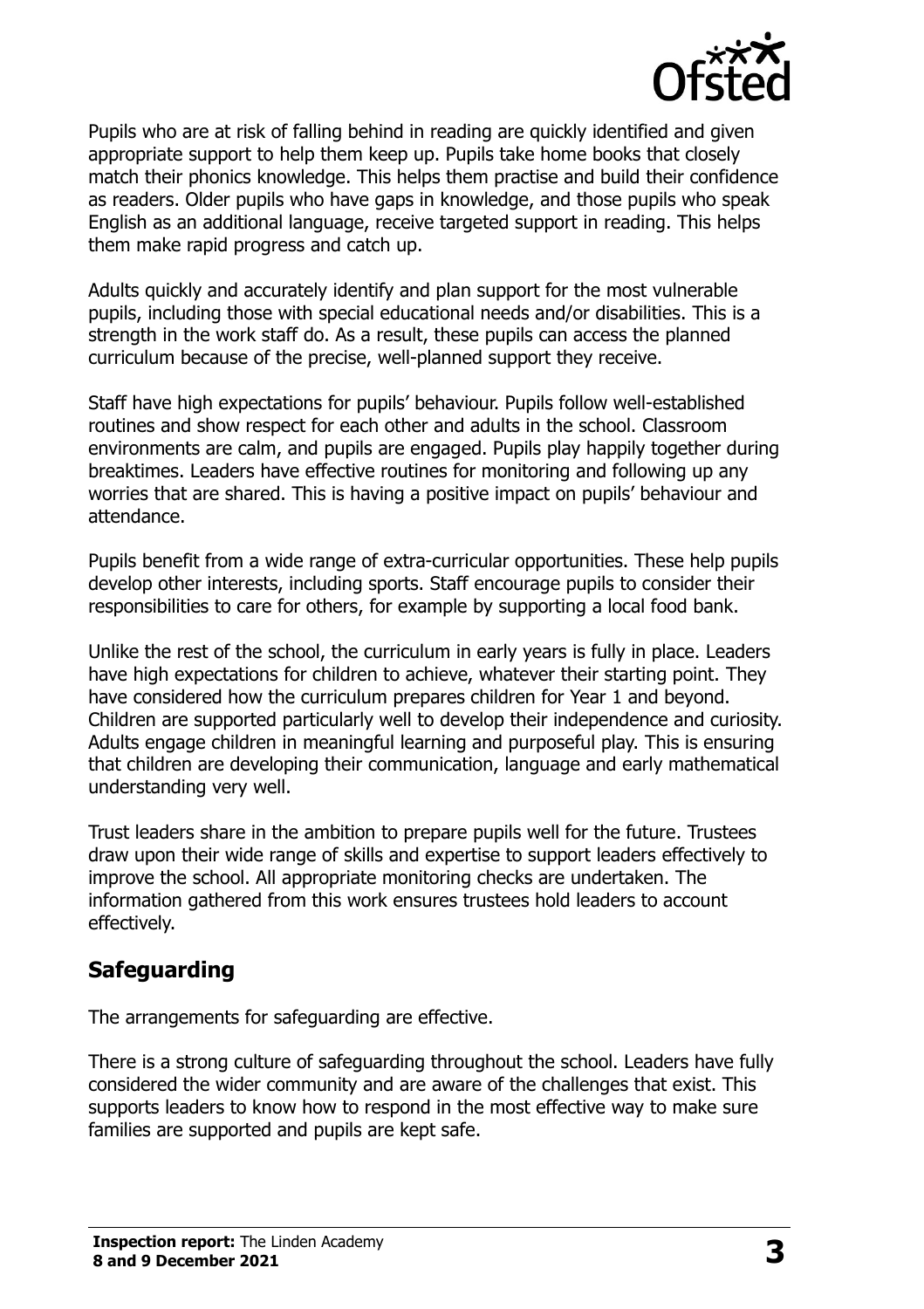

Staff are well trained in safeguarding and receive regular updates. All adults are proactive in their work to ensure all pupils, including those that are most vulnerable, receive the support that they need.

The curriculum content ensures pupils know how to keep themselves safe. Pupils are aware of risks and talk confidently about how they stay safe when online.

#### **What does the school need to do to improve?**

#### **(Information for the school and appropriate authority)**

- Leaders have recently introduced a new programme to teach phonics and early reading. This programme is in the early stages of implementation. Leaders should continue to ensure all staff receive the training, guidance and support they need, so they feel confident in teaching the programme consistently.
- Leaders' curriculum thinking is not yet detailed enough in a small number of subject plans. This means that the important knowledge that pupils need to learn is not clearly laid out to ensure pupils build upon what they have learned before. Leaders should make sure this work is completed swiftly, so that teachers are confident they know what should be taught at each stage to ensure pupils achieve well throughout the school.
- Teachers do not consistently plan opportunities for pupils to revisit and practise what they already know and what they are learning. Leaders should ensure that teachers plan lessons, giving pupils the chance to apply what they know more confidently and fluently.

# **How can I feed back my views?**

You can use [Ofsted Parent View](http://parentview.ofsted.gov.uk/) to give Ofsted your opinion on your child's school, or to find out what other parents and carers think. We use information from Ofsted Parent View when deciding which schools to inspect, when to inspect them and as part of their inspection.

The Department for Education has further quidance on how to complain about a school.

If you are the school and you are not happy with the inspection or the report, you can [complain to Ofsted.](http://www.gov.uk/complain-ofsted-report)

#### **Further information**

You can search for [published performance information](http://www.compare-school-performance.service.gov.uk/) about the school.

In the report, '[disadvantaged pupils](http://www.gov.uk/guidance/pupil-premium-information-for-schools-and-alternative-provision-settings)' refers to those pupils who attract government pupil premium funding: pupils claiming free school meals at any point in the last six years and pupils in care or who left care through adoption or another formal route.

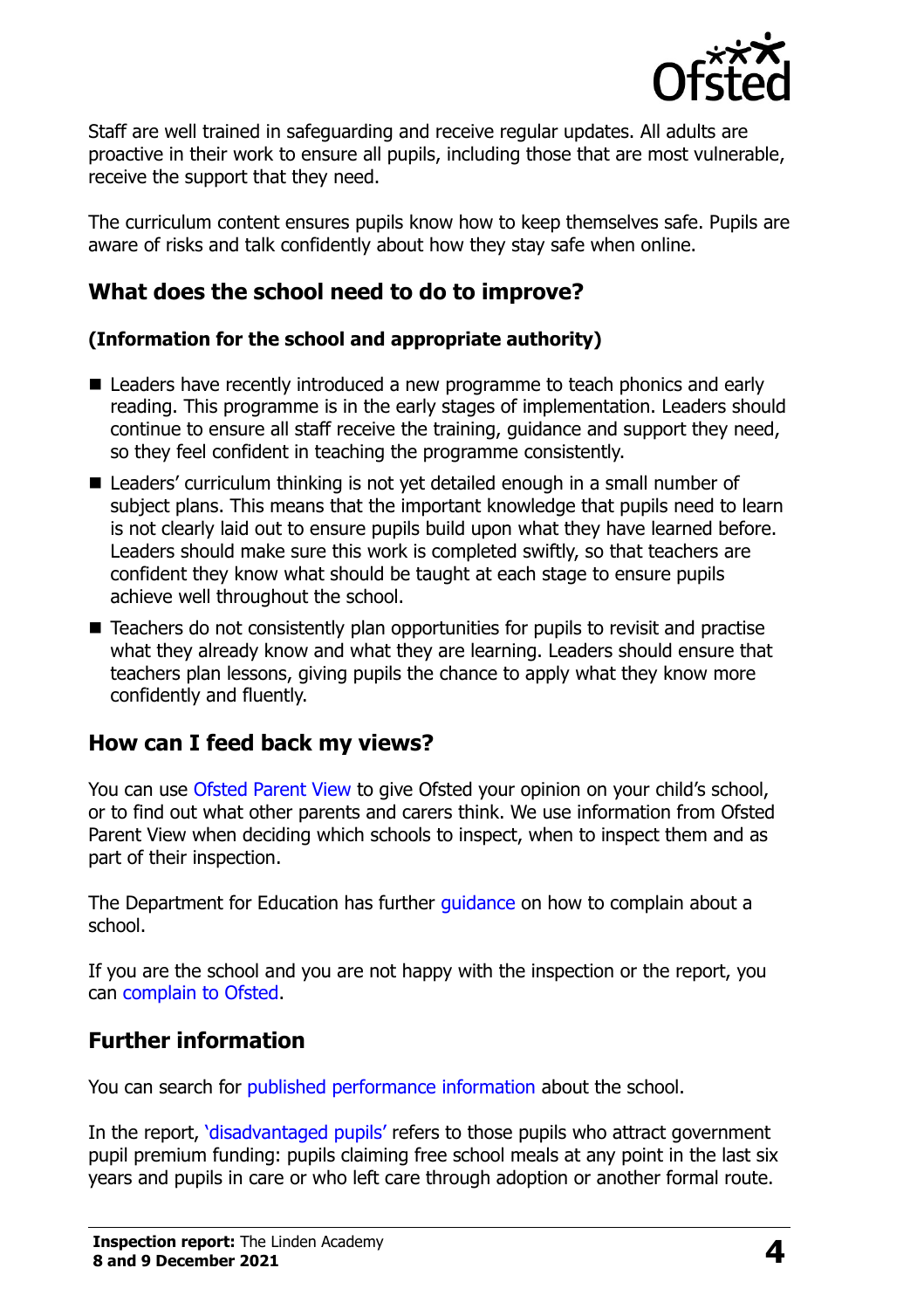

#### **School details**

| Unique reference number             | 137324                                                               |
|-------------------------------------|----------------------------------------------------------------------|
| <b>Local authority</b>              | Luton                                                                |
| <b>Inspection number</b>            | 10200524                                                             |
| <b>Type of school</b>               | Primary                                                              |
| <b>School category</b>              | Academy free school                                                  |
| Age range of pupils                 | 4 to 11                                                              |
| <b>Gender of pupils</b>             | Mixed                                                                |
| Number of pupils on the school roll | 401                                                                  |
| <b>Appropriate authority</b>        | Board of trustees                                                    |
| <b>Chair of trust</b>               | David Sheridan                                                       |
| <b>Interim head of school</b>       | Kerry Ward                                                           |
| Website                             | linden.thesharedlearningtrust.org.uk                                 |
| Dates of previous inspection        | 30 and 31 January 2018, under section 5<br>of the Education Act 2005 |

# **Information about this school**

- The Linden Academy is a larger-than-average primary school.
- In 2012, the school joined the Barnfield Federation and then became a part of the Shared Learning Trust.
- $\blacksquare$  The school does not use any alternative provision.
- The trustees oversee an out-of-school childcare provision on the school site.

# **Information about this inspection**

- This was the first routine inspection the school received since the COVID-19 pandemic began. Inspectors discussed the impact of the pandemic with leaders and have taken that into account in their evaluation of the school.
- Inspectors held meetings with the interim head of school, deputy headteacher and assistant headteacher. Inspectors also met with trust leaders, including the executive principal, the chief executive officer and the chief operating officer.
- Inspectors met with five members of the board of trustees, including the chair of the board.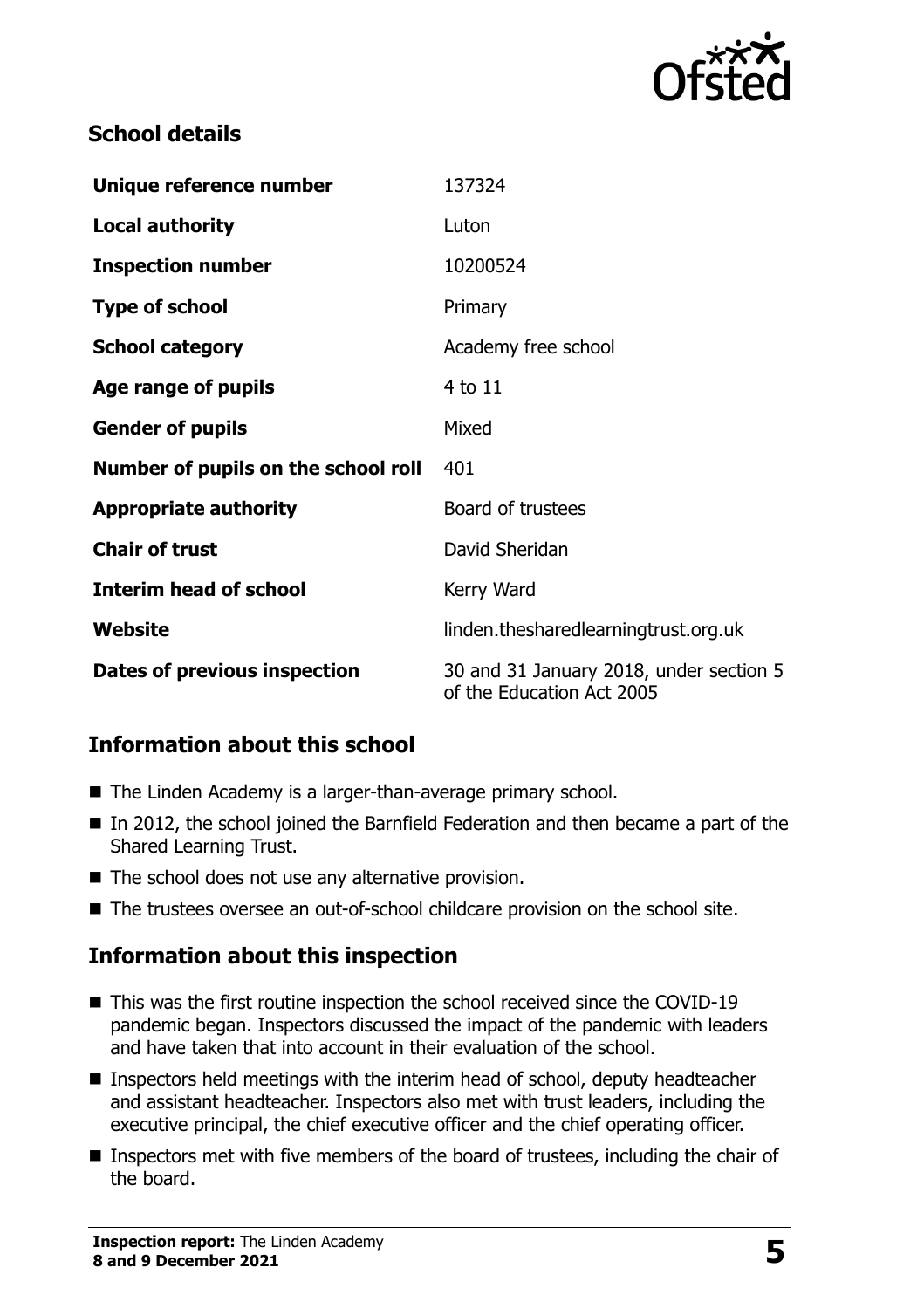

- **Inspectors carried out deep dives in these subjects: early reading, mathematics,** French, science and art and design. For each deep dive, inspectors met with subject leaders, looked at curriculum plans, visited a sample of lessons, spoke with teachers, spoke with pupils about their learning and looked at samples of pupils' work.
- The lead inspector met with the designated safeguarding leader and other staff to discuss safeguarding.
- **Inspectors scrutinised a range of documentation during the inspection, including** curriculum plans, school development plans, remote learning monitoring, safeguarding records and behaviour records.
- Inspectors considered 31 responses to Ofsted's online questionnaire, Parent View, and 26 free-text comments. Inspectors also considered the 23 responses to Ofsted's staff survey.
- Inspectors spoke with groups of pupils about their experiences of school life and their learning in lessons to understand what it is like to be a pupil in their school. Inspectors also observed the behaviour of pupils across the school site.

#### **Inspection team**

| Kristian Hewitt, lead inspector | Her Majesty's Inspector |
|---------------------------------|-------------------------|
| <b>Lesley Stevens</b>           | Ofsted Inspector        |
| Cindy Impey                     | Her Majesty's Inspector |
| Marc White                      | Her Majesty's Inspector |